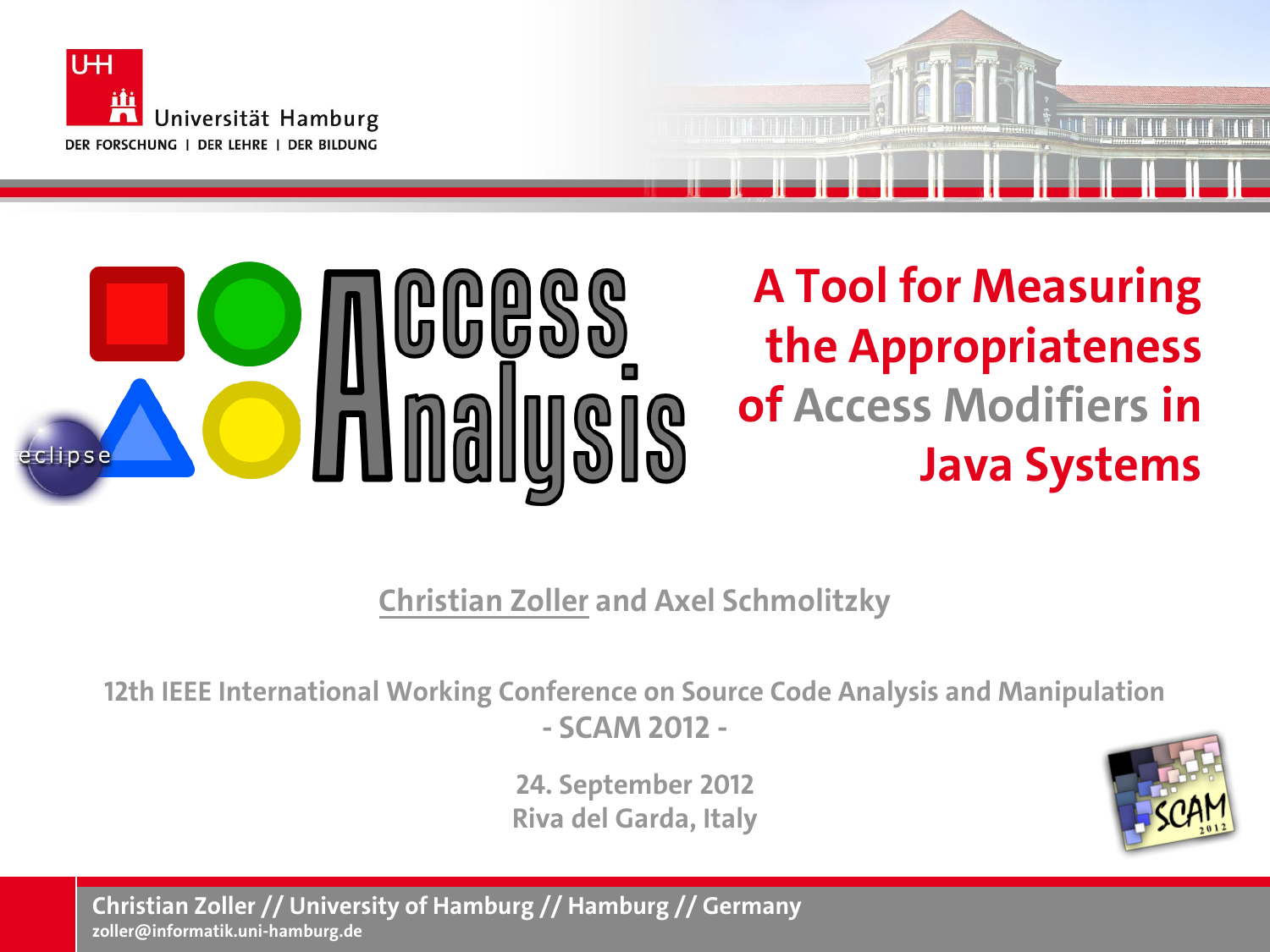

# **AccessAnalysis** compares the **ACCESSIBILITY** of Java types and methods with their **ACTUAL USAGE**.

**AccessAnalysis http://accessanalysis.sourceforge.net**

**Christian Zoller // University of Hamburg zoller@informatik.uni-hamburg.de**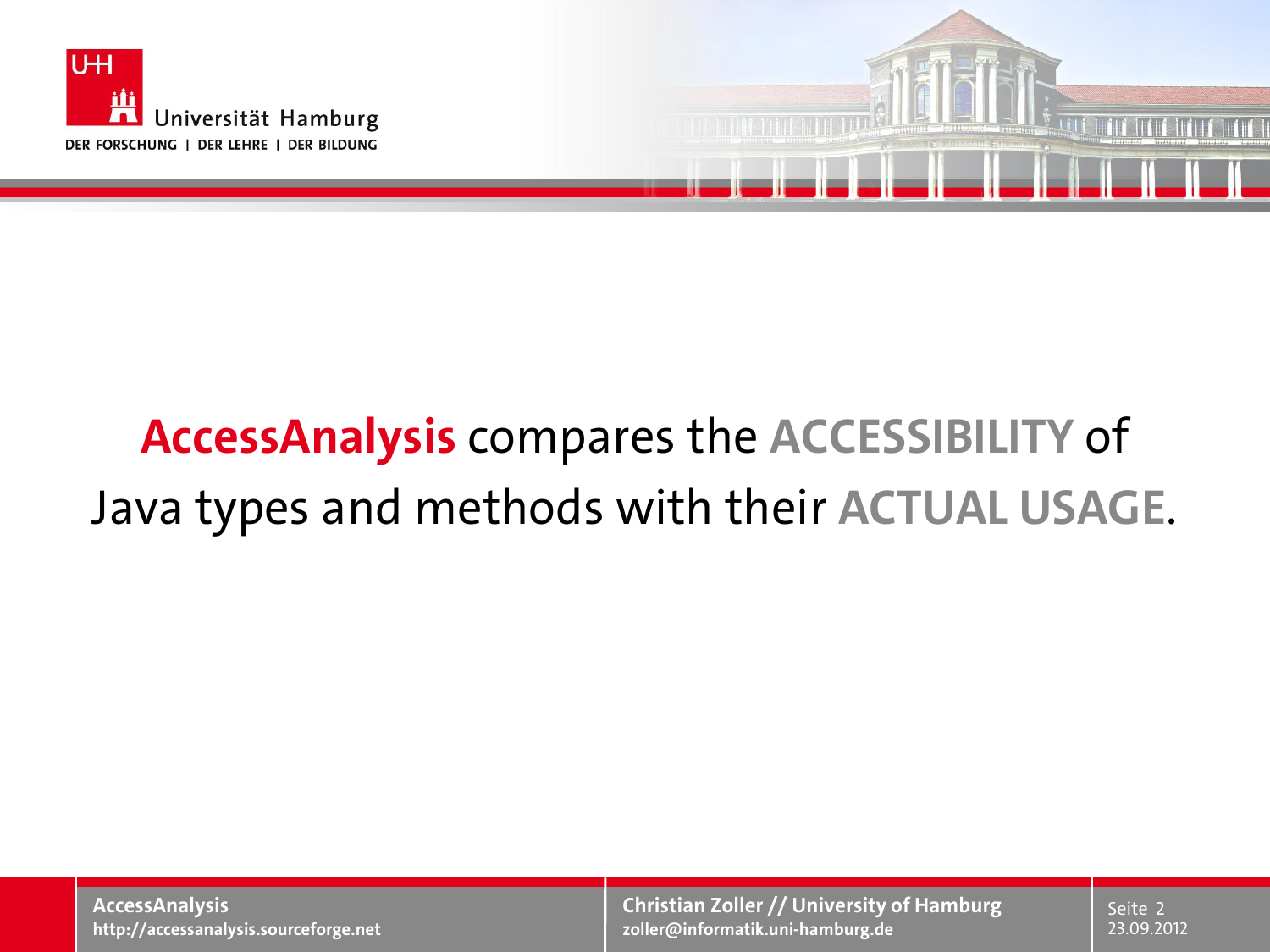

### **Minimal Access Modifier**

The **most restrictive** access modifier of a type or method that would allow **all existing references** to that type or method (in the surrounding software system).



**Christian Zoller // University of Hamburg zoller@informatik.uni-hamburg.de**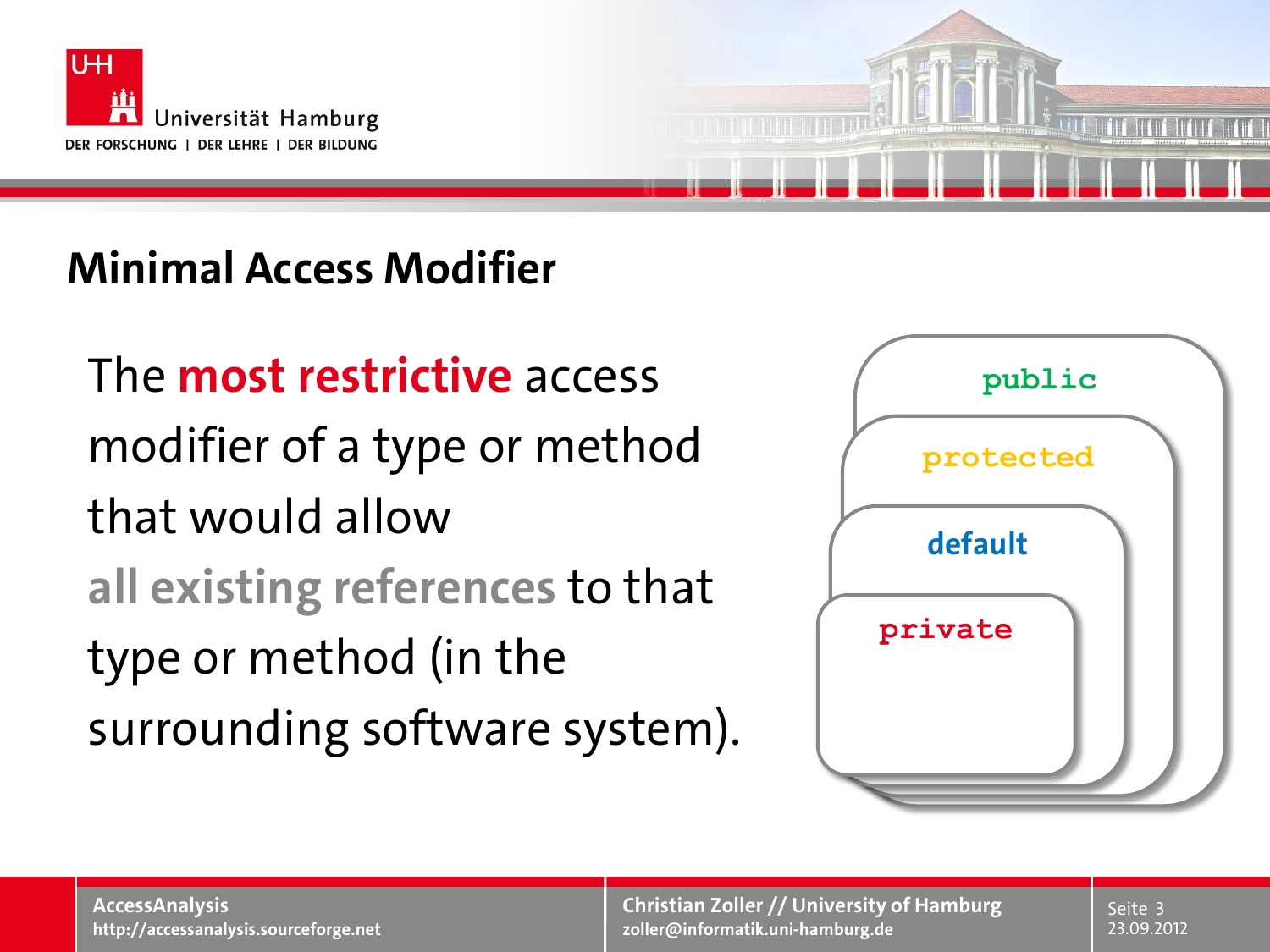



**AccessAnalysis http://accessanalysis.sourceforge.net**

**Christian Zoller // University of Hamburg zoller@informatik.uni-hamburg.de** 23.09.2012

Seite 4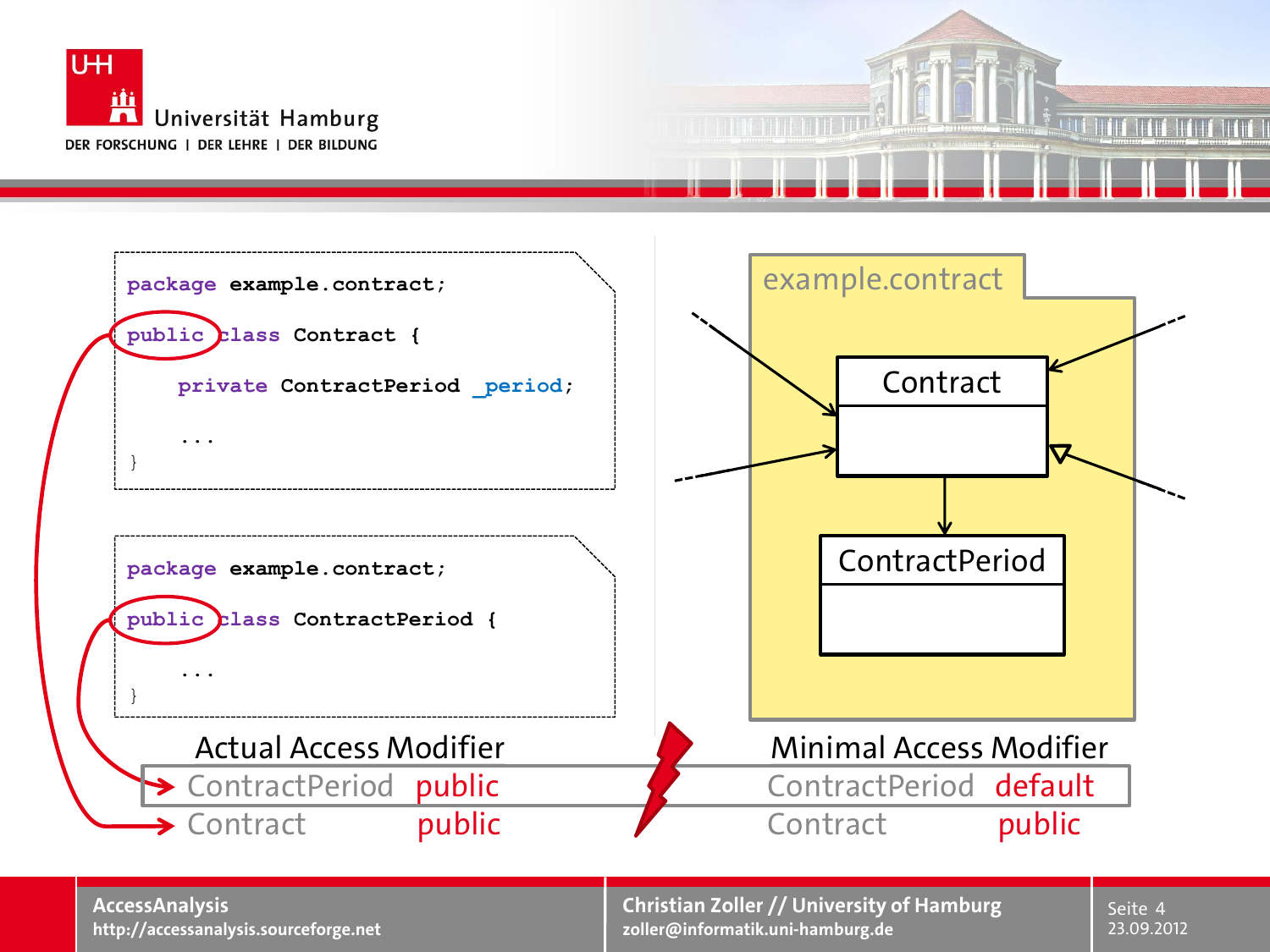



#### **Metrics calculated by AccessAnalysis**

- **IGAT** : Inappropriate Generosity with Accessibility of Types
- **IGAM** : Inappropriate Generosity with Accessibility of Methods

The **proportion** of those types (methods) which **actual access modifier** is **more generous** than the **minimal** one.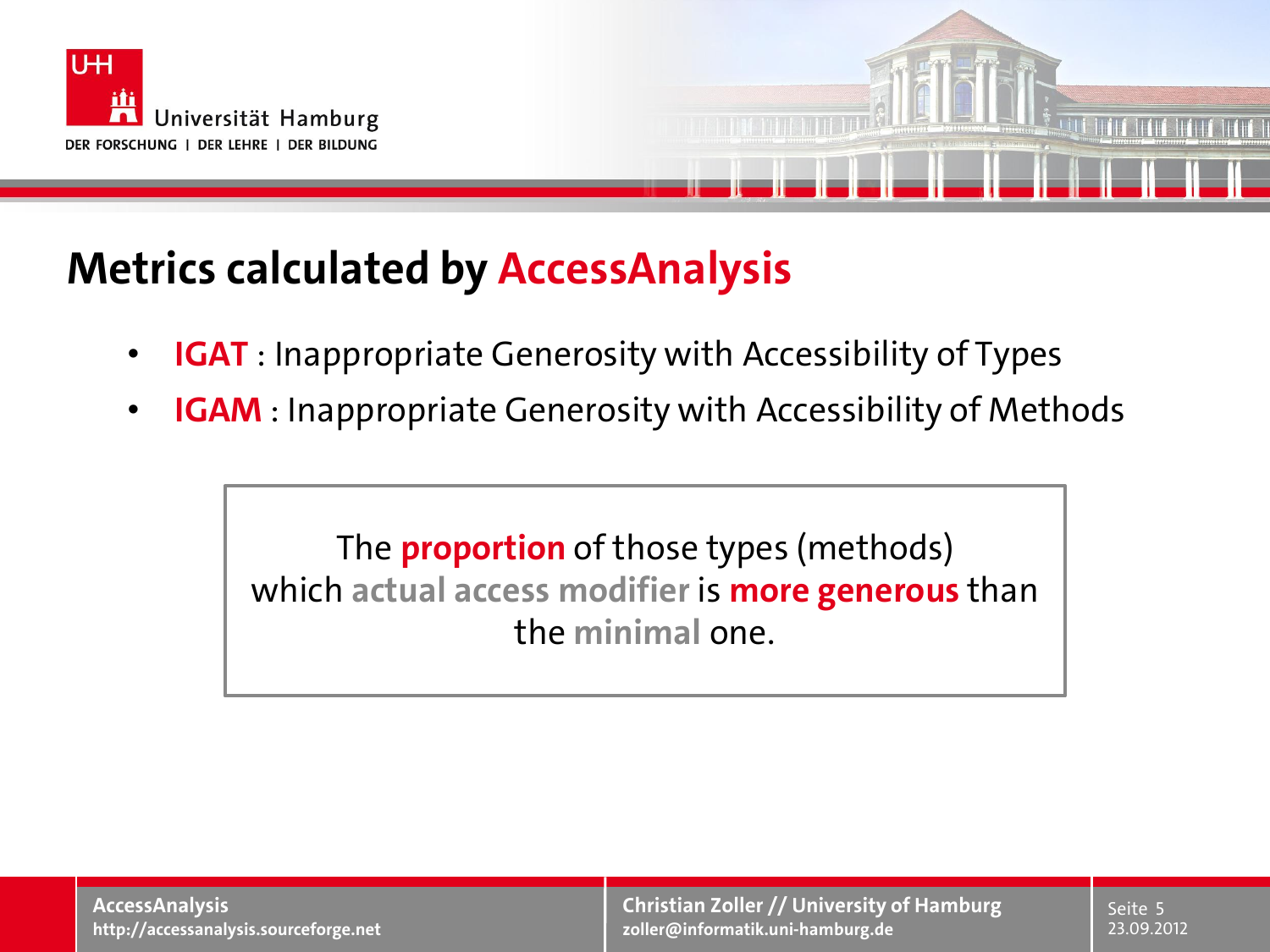



**AccessAnalysis http://accessanalysis.sourceforge.net**

**Christian Zoller // University of Hamburg zoller@informatik.uni-hamburg.de**

23.09.2012 Seite 6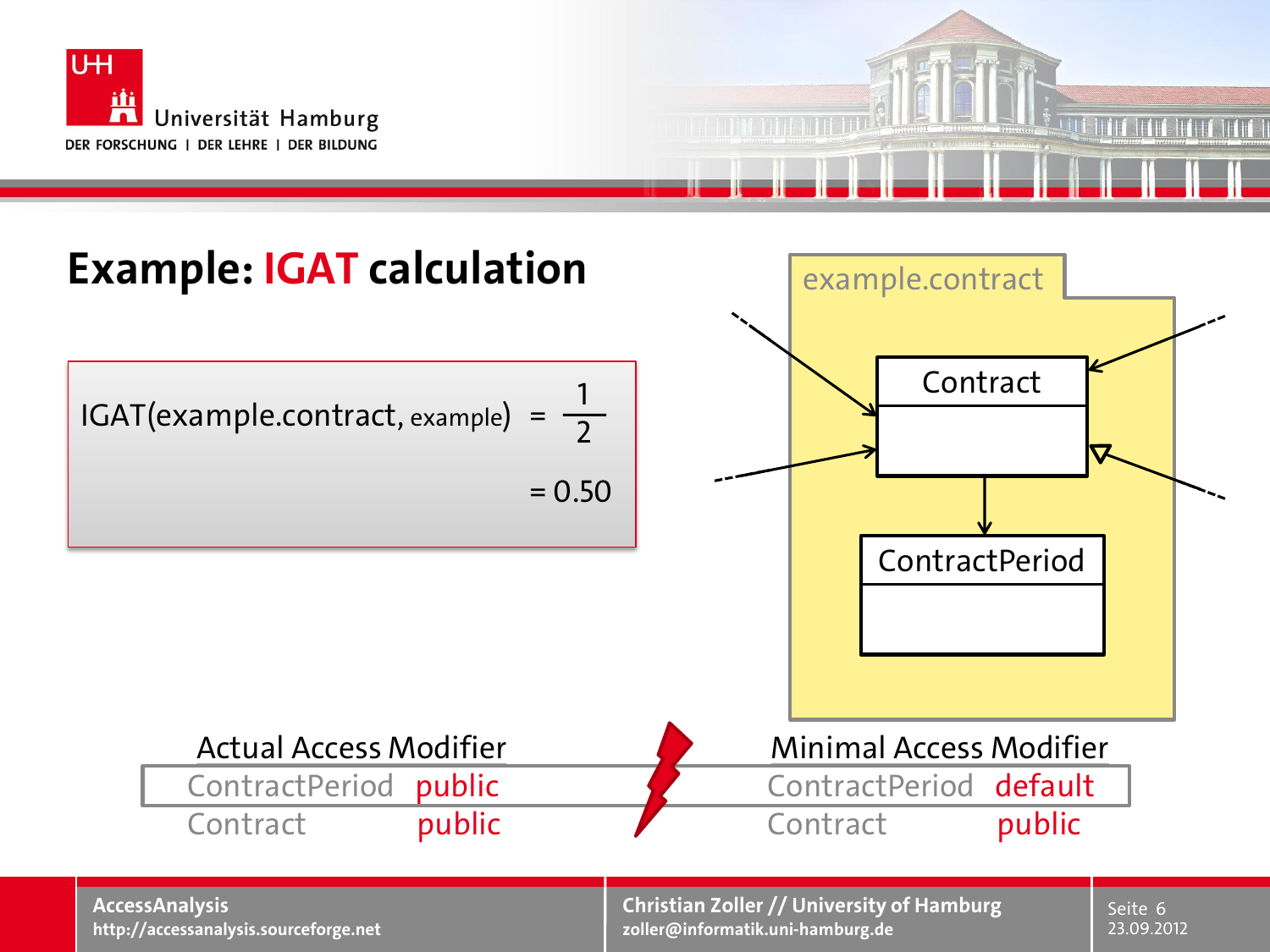



#### **AccessAnalysis http://accessanalysis.sourceforge.net**

**Christian Zoller // University of Hamburg zoller@informatik.uni-hamburg.de**